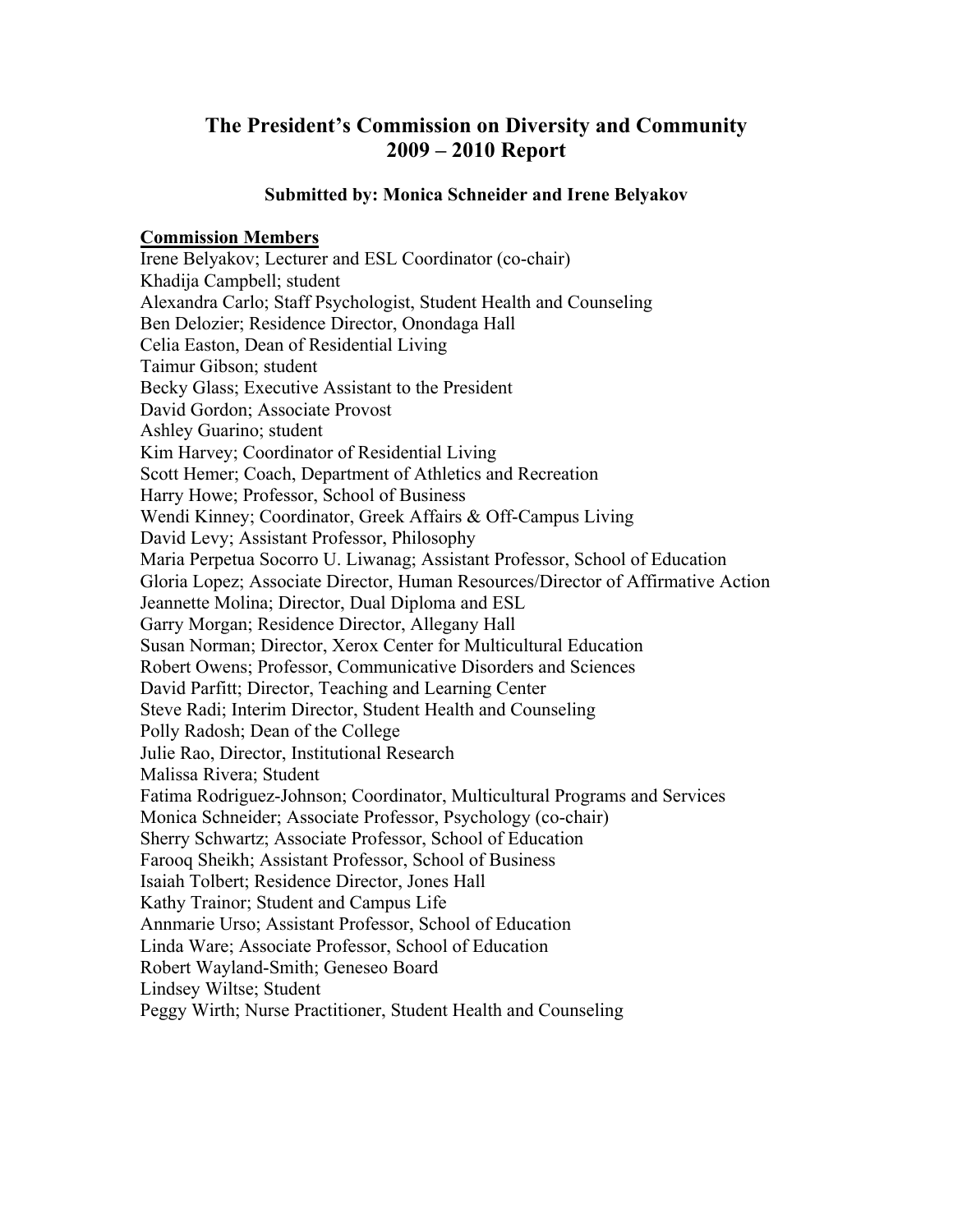## **Overall Direction and Emphasis of the Commission's Work**

In 2007-2008, the Commission set a goal to change its role on campus from a committee that primarily gathers information, identifies areas of diversity that need to be addressed, and makes recommendations for change to a committee that focuses on outreach and building community. In addition, the Commission made a commitment to "continue the conversations" important to the college community through programs such as Deliberative Dialogues. To accomplish these goals, changes were made to the structure and function of the various subcommittees. Specifically, the subcommittees were redesigned to work in a more integrated fashion with each other and to include non-Commission members. In addition, all subcommittees were charged with identifying the most effective ways of providing outreach and building community, with an emphasis on action-oriented outcomes.

Over the past three years, the Commission has made significant strides in accomplishing its mission and goals. The Commission now includes more members of the college community than ever before, with approximately 37 Commission members and 11 non-Commission members serving on various subcommittees. In addition, the Deliberative Dialogues subcommittee has continued to play a major role in building community by identifying relevant topics, fostering dialogue among community members, and offering facilitator training in conjunction with other programs on campus (e.g., Teaching and Learning Center, GOLD Leadership Program). Most importantly, several Commission subcommittees have developed programs and initiatives that have the potential to build campus community on a larger scale and to significantly enhance the functioning of the College related to diversity issues. Most notable among these are the Real World Geneseo program and the Campus Diversity Plan.

Below is a summary of the activities of each subcommittee as well as a list of recommendations for the next academic year. The complete 2009 – 2010 subcommittee reports can be found in the appendices.

#### **Summary of Activities: 2009-2010**

*The Student and Campus Engagement Subcommittee:* This past year, two separate subcommittees were formed: the Real World Geneseo subcommittee (RWG) and the Student and Campus Engagement subcommittee (SACES). However, due to the overlapping membership and challenges of implementing a new program, the two subcommittees functioned essentially as one subcommittee. Specifically, SACES implemented the Real World at Geneseo program, a pilot program designed to provide students with a "transformative diversity experience." This program emerged in response to an identified need for students to have a greater opportunity to incorporate academic and service learning experiences related to diversity as central components of their education and personal development at SUNY Geneseo. In fall 2009, 40 second and third-year students were selected to participate in the program. In spring 2010, a total of 26 students participated in a 4-day experiential residential retreat, completed one of a series of predetermined courses addressing important diversity-related issues, and participated in a 1 credit reflective seminar with other members in the RWG program. In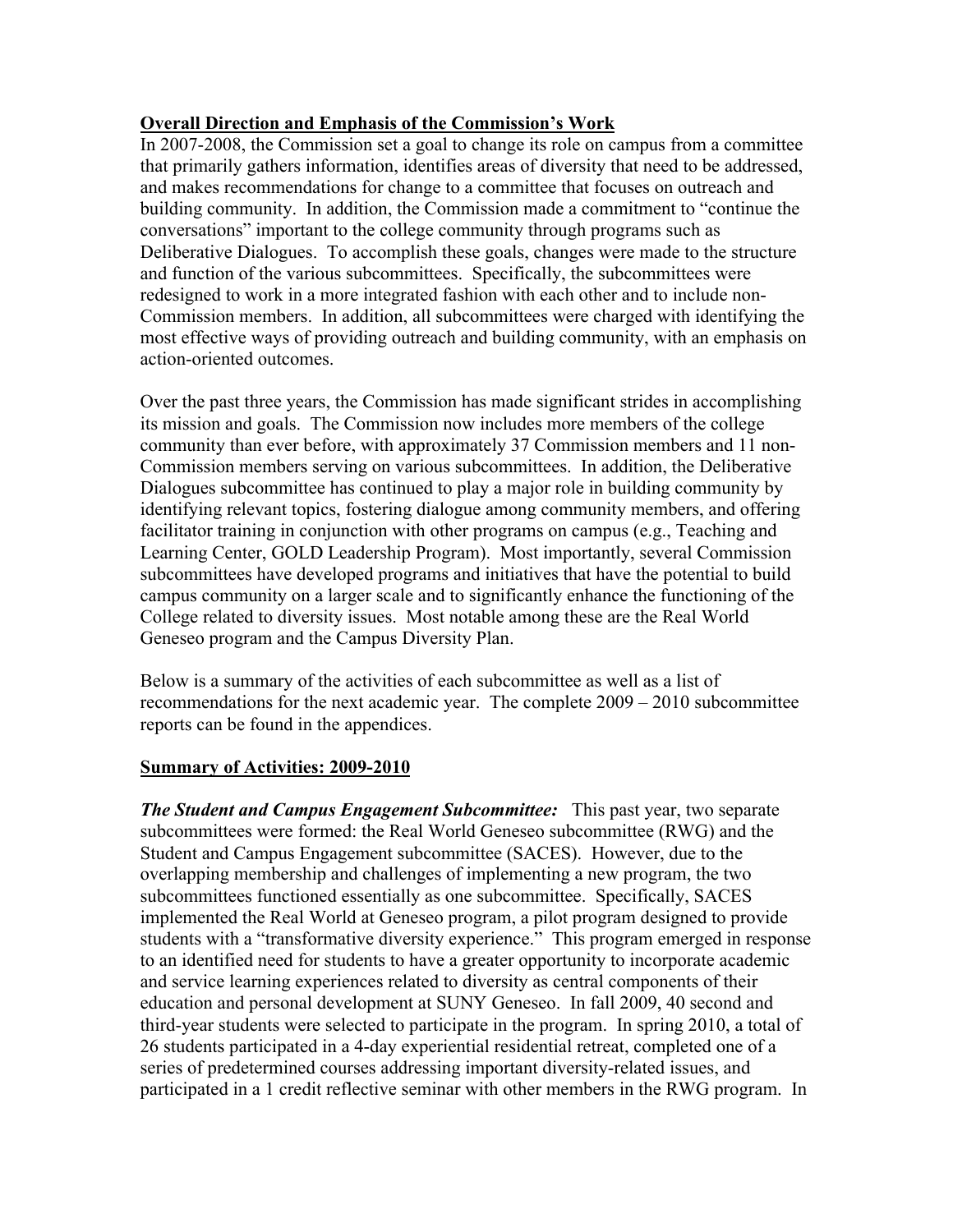addition, these students completed video diaries, surveys, and interviews designed to provide both quantitative and qualitative assessments of the program. The data are currently being analyzed by three different faculty research teams. Moreover, SACES is in the process of finalizing plans to implement a revised version of this program, entitled Real World at Geneseo II to be conducted in 2010-2011.

Implementation of the RWG program (both the pilot program and RWGII) has required a significant amount of dedication and commitment on the part of SACES members. The amount of time that they have dedicated to this project is extraordinary. They have worked diligently in coordination with students, faculty, and staff throughout various divisions within the College to secure funding, to recruit students for the program, to conduct both the retreat and reflective seminar sections of the program, and to coordinate assessment of the program. In addition, they have already developed a mechanism for implementing a revised version of the program this coming year and have secured grant funding for that project. Members of the assessment team associated with this project have also devoted a significant amount of their time in developing, conducting, and analyzing the data. If this program is to be sustainable over time and expanded to include more members of the campus community, the College is going to have to find a way to institutionalize the program and provide the necessary resources and support for its success.

*The Diversity Plan Subcommittee:* At the end of the 2007-2008 academic year, the Assessment Subcommittee met with the Strategic Planning Group (SPG) to advocate for the development of a campus-wide diversity plan that could be added to the College's strategic plan. The SPG accepted the proposal and added the development and implementation of a campus diversity plan as an objective under the larger goal of "recruiting, supporting, and fostering the development of a diverse community of outstanding students, faculty, and staff." This subcommittee was formed to develop a campus-wide diversity plan to be submitted to the SPG for consideration. The Diversity Plan Subcommittee worked diligently to finalize their proposal of a campus-wide diversity plan that includes goals, objectives, and some potential action steps related to diversity. In addition, they developed a proposal outlining the process for implementing the plan. The Diversity Plan was discussed and approved by the Commission. This subcommittee will present their Diversity Plan to the Strategic Planning Group in the fall.

*The Assessment Subcommittee:* The Assessment Subcommittee continued to examine dashboard indicators of students' perceptions of diversity and community with an emphasis on diversity as it is related to race and ethnicity. Specifically, the Assessment Subcommittee updated the diversity indicators that they used to examine the retention rates of students of color and the current proportion of students, faculty, and staff of color at SUNY Geneseo. With the completion of the proposed Diversity Plan, the Assessment Subcommittee is now prepared to work in conjunction with the Diversity Plan Subcommittee in developing measurable outcomes for assessing the goals and objectives outlined in the plan.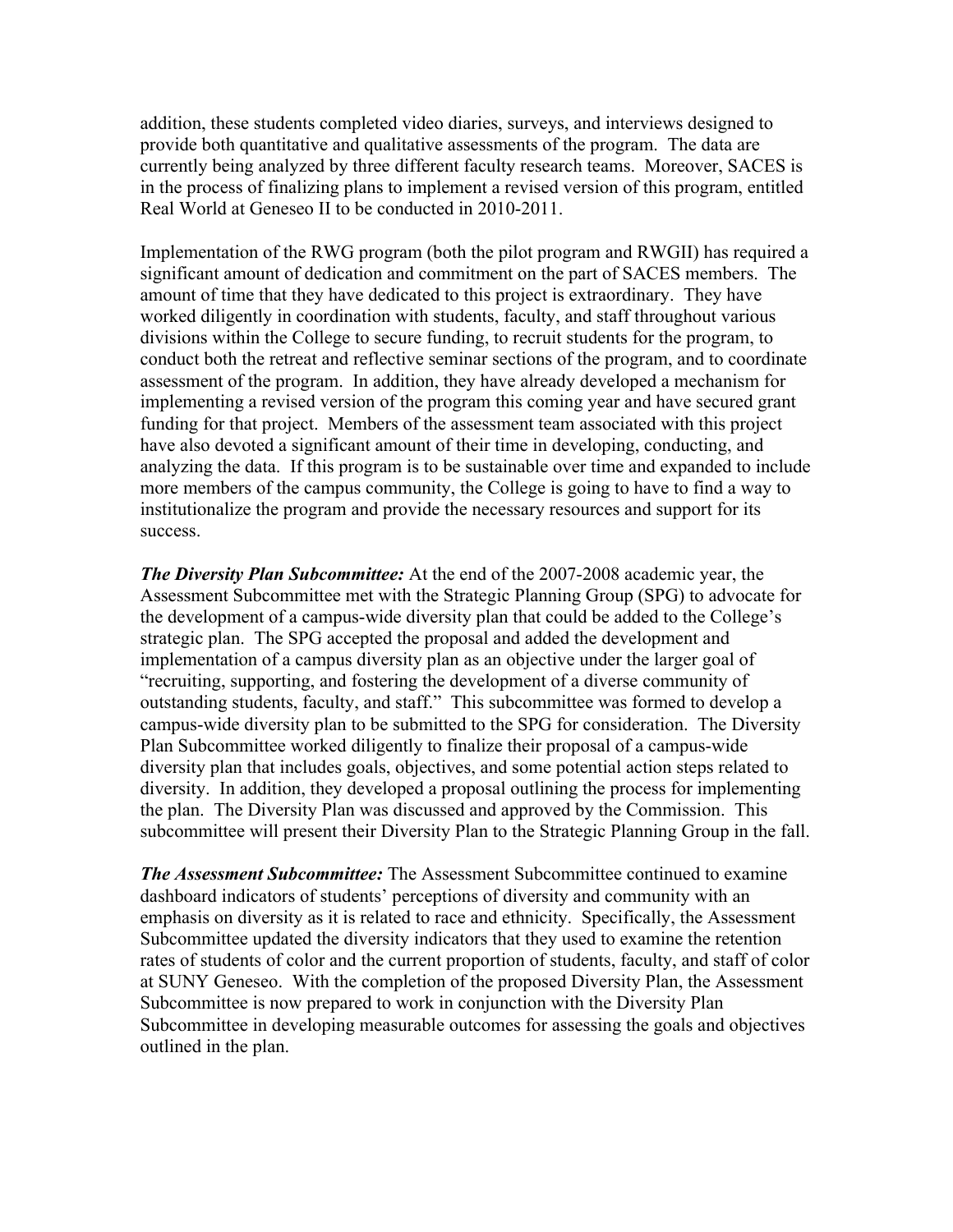*The Deliberative Dialogues Subcommittee:* The Deliberative Dialogues Subcommittee continued to seek innovative ways to increase its outreach and "continue the conversations." For example, members of the DD Subcommittee trained students to be facilitators as part of the GOLD Leadership Program and the Xerox Multicultural Center. In response to feedback received from the campus community, the DD Subcommittee moved away from conducting two or three larger forums a year to running smaller, more frequent Deliberative Dialogue sessions on issues currently being addressed by the campus community. More specifically, the DD Subcommittee facilitated a dialogue on the "Six Big Ideas" in fall 2009 for 27 participants. In addition, they have been working with the organizers of the Sexual Assault Teach-In on possible dialogues that could be conducted in conjunction with the Teach-In next year.

# **Recommendations for 2009 -2010**

# *Overall Direction of the Commission*

- 1. The Commission needs to become more organized and structured given the increase in membership and the overlap in functioning between the subcommittees. To accomplish this goal, the Commission chairs should establish a pre-determined meeting time and schedule for the Commission as a whole as well as for the subcommittees. This schedule should be communicated to all members as early as possible.
- 2. The Commission has developed several programs and initiatives that address diversity-related needs identified by the campus community. In order for these programs and initiatives to succeed, they are going to require a commitment of resources and support from the Commission and the College. Therefore, the Commission should now be more action-oriented and focus its resources on the implementation of these projects.
- 3. In addition, the Commission needs to continue to foster community dialogue about diversity issues in a meaningful way by supporting, encouraging, and providing feedback on these dialogues at all levels of the College. They should serve as "promoters" of people talking about ideas and issues and giving community members an opportunity to see the outcomes of their dialogues.
- 4. The Commission could hold open forums or meetings about specific issues or could meet with particular segments of the college community to find out their specific needs or concerns. This can be done through the Commission as a whole and/or by its subcommittees.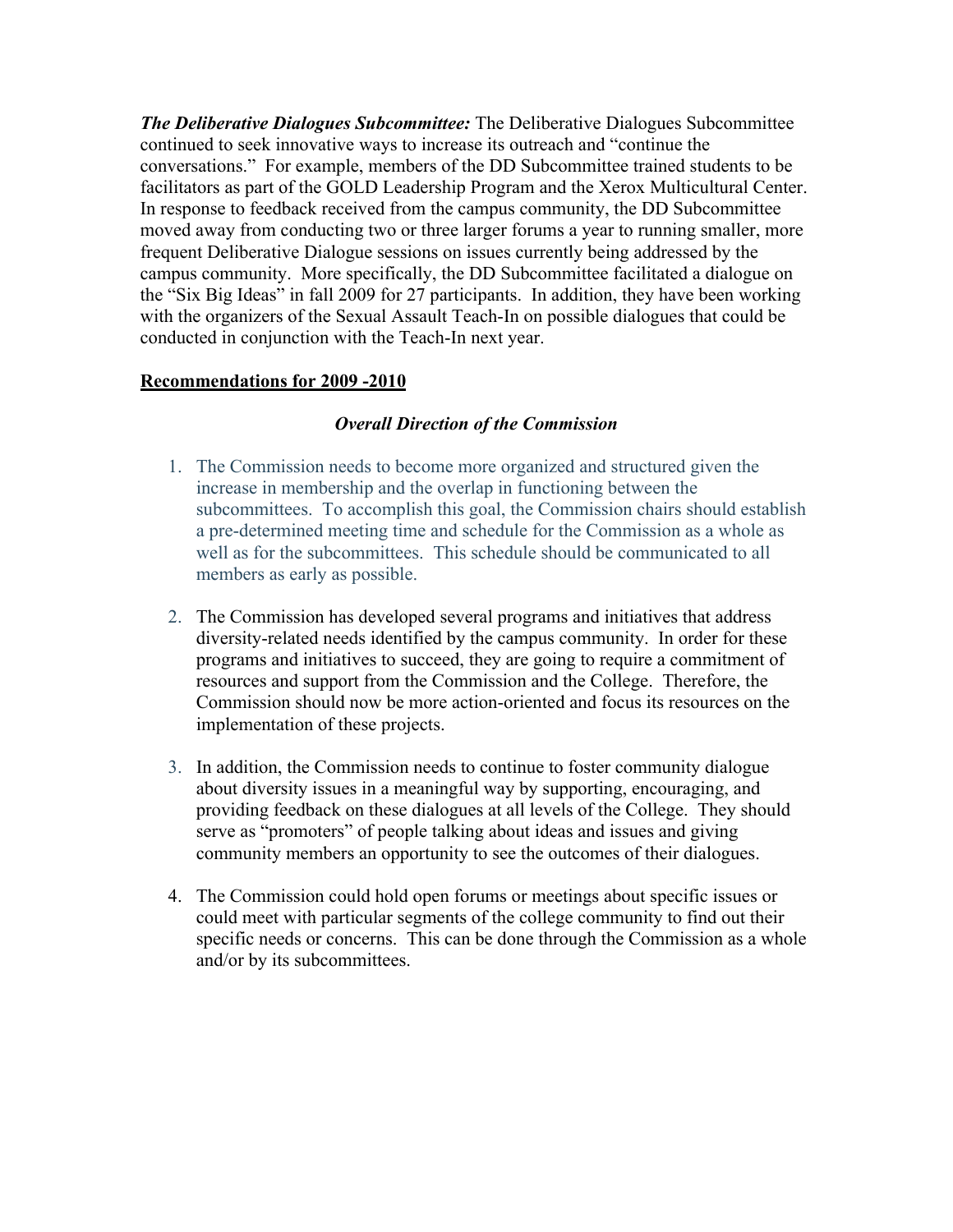- 5. The Commission should continue to strive to become even more integrated in its functioning by:
	- including non-Commission members in the membership of the subcommittees
	- working in conjunction with already established committees, programs, and divisions at the College
	- co-sponsoring and supporting programs designed to address diversity and community related issues
	- examining ways in which the Commission could help integrate and coordinate the diversity-related efforts of the various areas of the College
	- serving as a resource and source of support to divisions, departments, and the larger community as a whole
- 6. The Commission should continue gaining more visibility so that the college community will see the Commission as a resource and touchstone for diversity and community related issues. To accomplish this goal, the Commission needs to clearly define its role and effectively communicate that role to the larger college community. This may include: continuing to support the web link on the diversity webpage for the Commission, marketing the Commission by communicating to the community how the Commission may help them accomplish their goals, using already existing forms of communication (e.g., GSTV, faculty-l, allstaff-l) to invite input and to provide information about the Commission's current activities, and providing annual updates to the College Senate and the Student Association about the Commission's activities.
- 7. The Commission should continue its efforts to invite, include, and reach out to members of the college community in ways that help support individuals and groups who may be feeling alienated and unsupported in the community.

# *Specific Recommendations for the Subcommittees*

*The Real World at Geneseo Program Subcommittee***:** This subcommittee should focus on the implementation and assessment of the RWG program by:

- ! Implementing the RWG II program an expanded and revised version of the RWG pilot program conducted last year.
- Continuing to work in conjunction with the individuals involved in assessing the the RWG program to systematically gauge the effectiveness of the RWG program.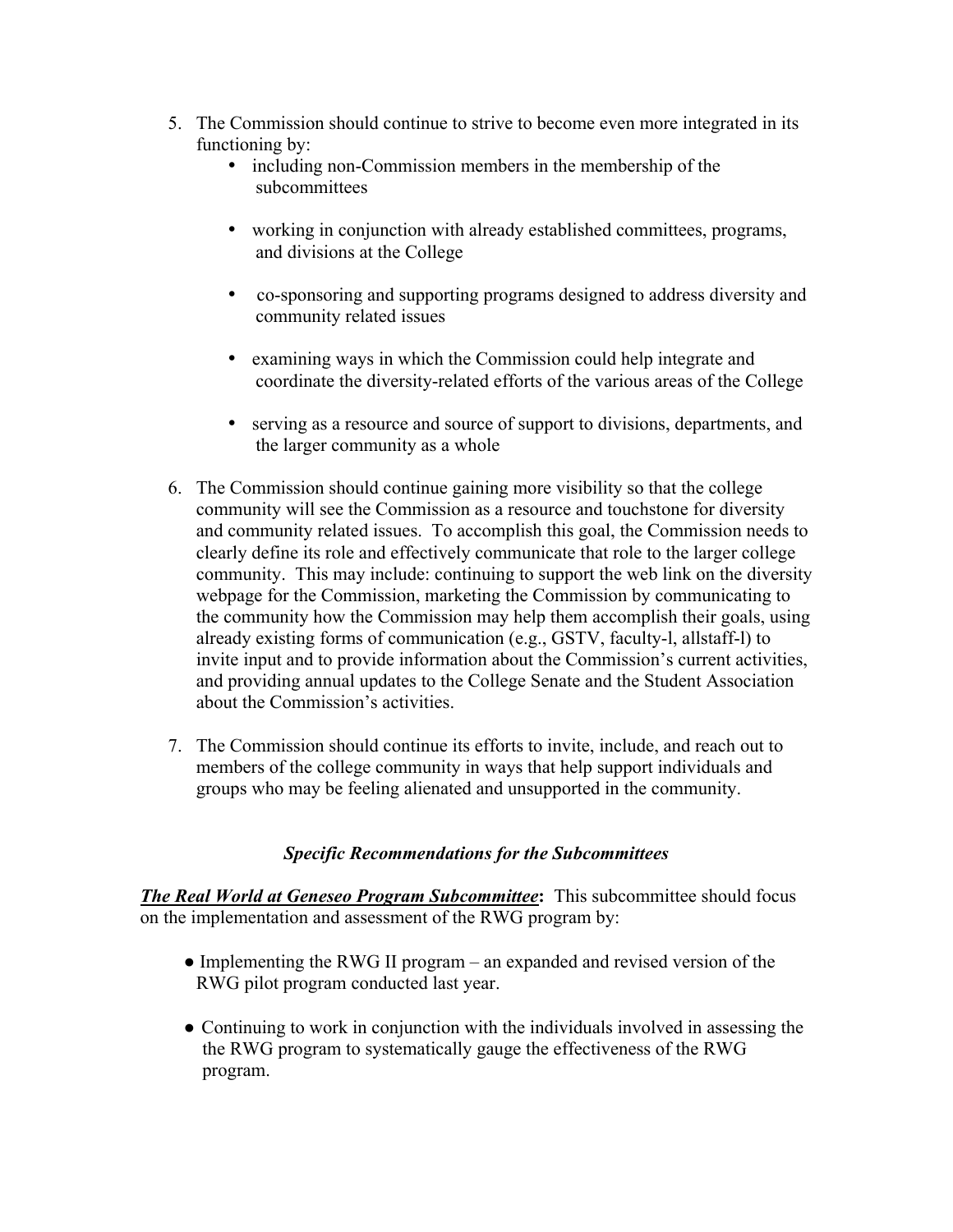• Developing a strategy plan of where the project should be housed with staff support and resources – as part of an effort to sustain RWG.

*The Student and Campus Engagement Subcommittee***:** Given the time and resources needed to implement the new RWG program last year, SACES did not have the resources to accomplish its other goals related to outreach and mentorship outside of this program. Therefore, it is recommended that SACES should be re-instituted as a separate subcommittee designed to focus on increasing outreach and building community with a diverse body of students.

- *Outreach:* We recommend that this subcommittee reach out to various student groups and organizations by attending their meetings in the hopes of identifying community and diversity-related issues that are currently relevant to the students. In addition, these interactions could serve as a mechanism for increasing the Commission's visibility as a viable resource.
- *Mentorship Program*: Initial data collected by the Student and Campus Engagement Subcommittee revealed a strong student interest and need for some form of mentorship. This subcommittee should continue to develop a mentorship model that would best serve the needs of the students. To accomplish this goal, the subcommittee will need to collect more quantitative and qualitative data from a larger, more representative sample of students. Once this program is developed, this subcommittee should be responsible for overseeing its implementation.
- *PATH Awards*: We recommend that the SACES subcommittee take over the PATH Awards using the process outlined in the SACES subcommittee annual report (see appendix).

# *The Diversity Plan Subcommittee:*

- This subcommittee is ready to present the proposed campus diversity plan to the Strategic Planning Group and should work in conjunction with the Strategic Planning Group on developing a process for implementing the campus diversity plan.
- In order for the college community to fully accept the diversity plan, it is important to provide faculty, staff, and students with the opportunity to give feedback regarding the proposed recommendations. We recommend that the Diversity Plan Subcommittee play a major role in this process.
- This subcommittee needs to work in conjunction with the Assessment Subcommittee on developing an assessment plan.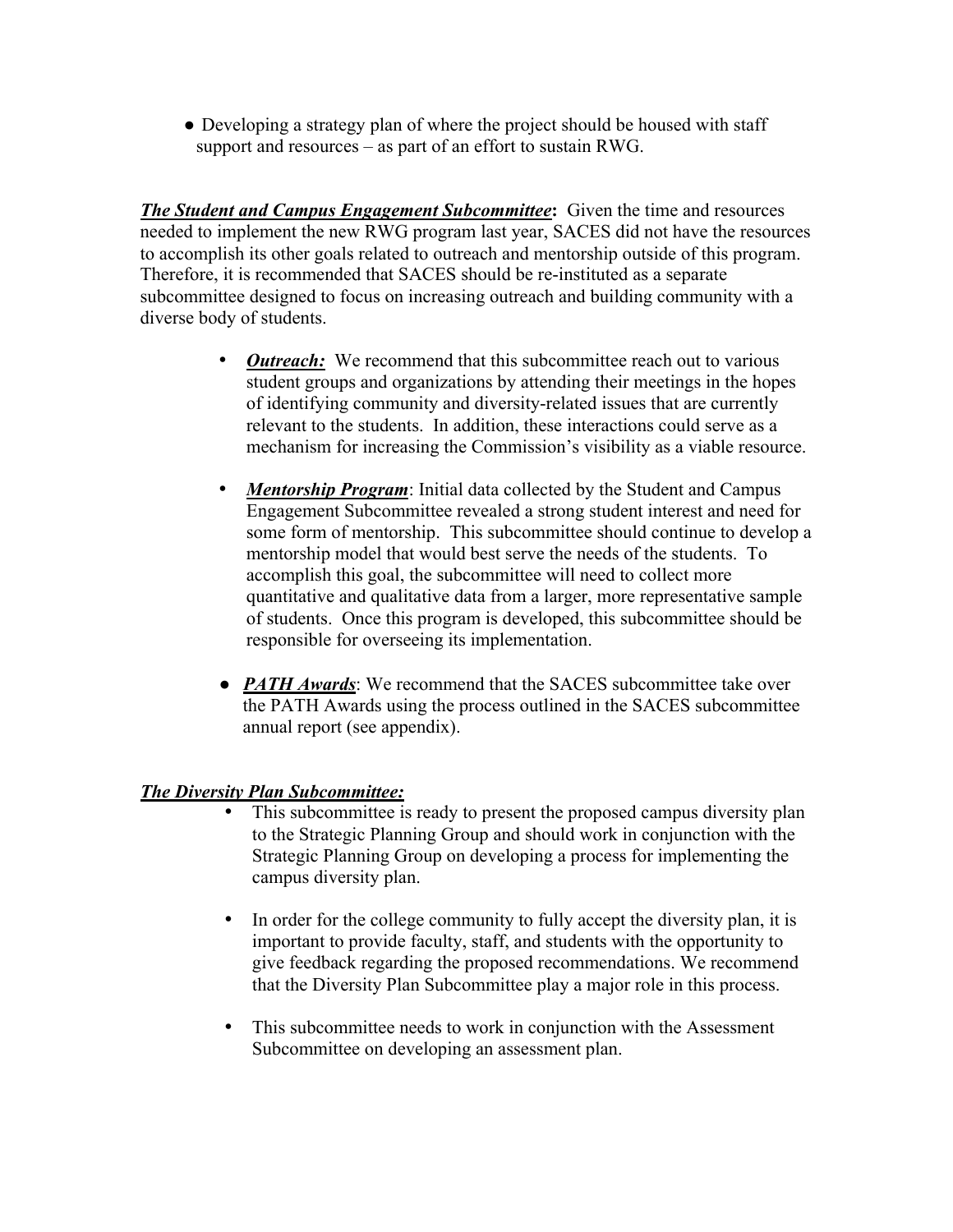# *The Assessment Subcommittee***:**

- This subcommittee should work in conjunction with the Diversity Plan Subcommittee on identifying measurable outcomes that can be used to assess the College's progress regarding the goals and objectives outlined in the Diversity Plan.
- In addition to providing support to the Diversity Plan Subcommittee, this subcommittee should continue to analyze the existing student data regarding diversity-related issues that are already being collected by the College. This includes:
	- Continuing to develop and administer the incoming student survey every year (to have direct access to information pertaining to diversity among the entering students).
	- Developing and presenting a report on the incoming class profile for the Faculty Senate and SA.
	- Identifying items on the senior survey that could be used to gauge campus climate issues related to diversity and developing additional items for this purpose.

# *Deliberative Dialogues Subcommittee***:**

Although the Deliberative Dialogues have been an effective component of the Commission's outreach to the SUNY Geneseo community in the past, this year it has become evident that there is a lack of interest in participating in Deliberative Dialogues in their present form. Therefore, we recommend that the DD Subcommittee:

- Discontinue campus-wide dialogues each semester in *their present form*. Instead, they should offer campus–wide dialogues only when relevant issues of wide-spread interest are identified on campus (e.g., in conjunction with the Sexual Assault Teach-in).
- Find ways to have sustained dialogues that are more directly integrated with specific issues of interest for various campus groups and divisions, possibly in residence halls or learning communities. Perhaps the DD Subcommittee could work with SACES in identifying what those issues might be for students.
- Examine different ways to engage people in the process of deliberative dialogues. For example, in the past, the DD subcommittee has been responsible for creating the DD approaches used in the dialogues. This process has been found to be time-consuming and ineffective in engaging participants. Perhaps the process of identifying possible perspectives on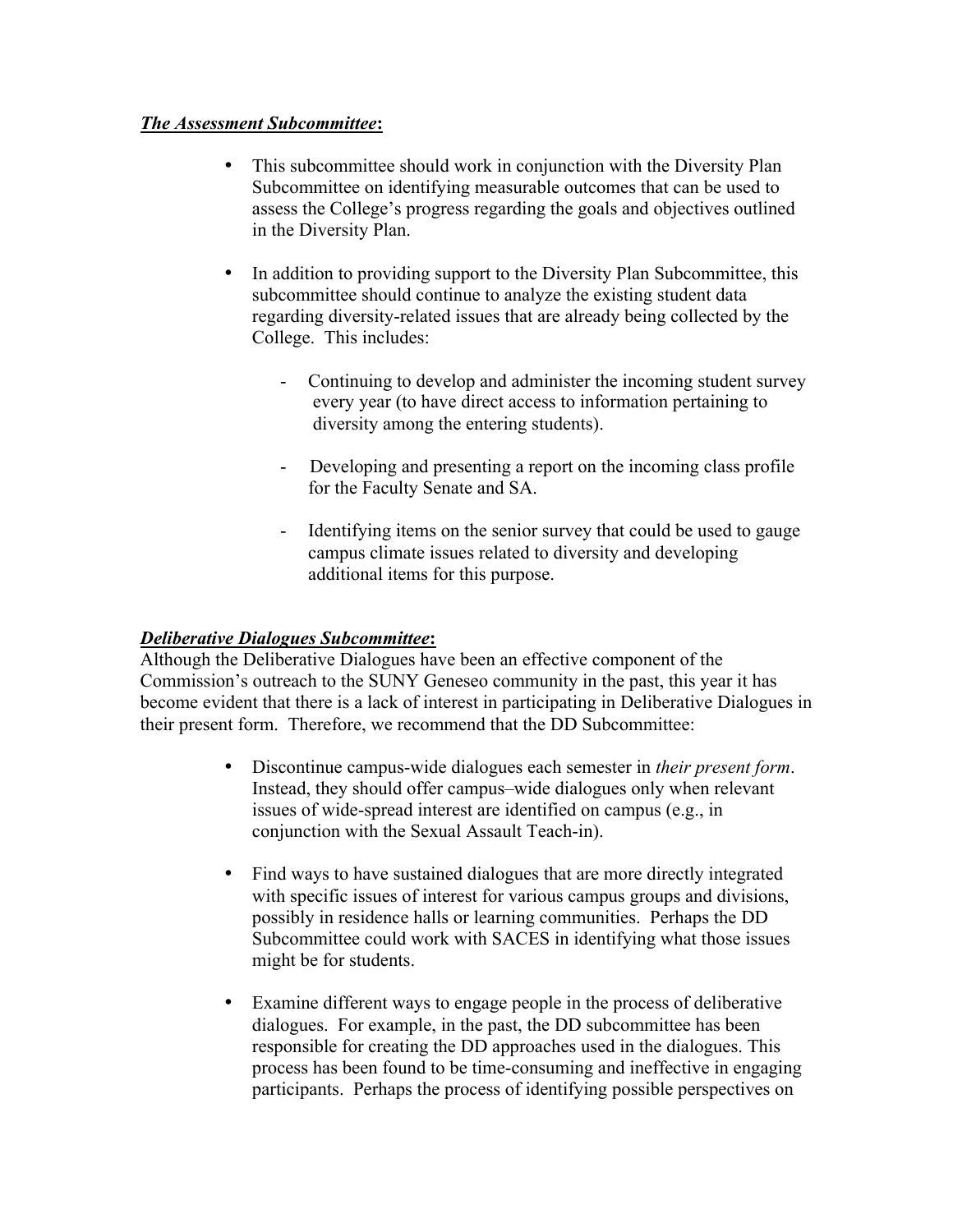an issue could be incorporated into the process of the actual dialogue. In this way, the interested community members will feel empowered to create their own approaches and be encouraged to examine the possible perspectives surrounding the issues and find solutions based on the common ground.

- Put more emphasis on student training in conjunction with already existing programs (e.g., GOLD Leadership workshops, teacher training through Xerox Center workshops).
- Put more emphasis on classroom use of Deliberative Dialogues:
	- New faculty training as part of incoming faculty orientation
	- Conduct workshops through the TLC
	- Help faculty design and run Deliberative Dialogues in their classes
- Increase student involvement by:
	- Offering dialogues in residence halls
	- Offering a dialogue for in-coming students as part of their orientation
	- Including topics of current student interest
- Systematically document the course and the recommendations of each dialogue and make this information accessible via MyCourses DD page already developed by the past subcommittees
- Examine possible ways to institutionalize Deliberative Dialogues. One possible solution is to house Deliberative Dialogues in the Teaching and Learning Center

#### *The Faculty Development Subcommittee***:**

Originally, this subcommittee was charged with creating professional development opportunities for incoming faculty. However, due to the hiring freeze, focusing solely on the incoming faculty may not be an efficient way of changing the campus climate to be more sensitive to diversity issues. Therefore, we recommend that this subcommittee develop a mechanism for providing ALL faculty members with professional development opportunities related to diversity. This subcommittee should work in conjunction with the Provost's Office and the TLC to identify the most effective way to provide these opportunities. Specifically, the Faculty Development Subcommittee should:

- explore mechanisms for developing more comprehensive programs for faculty similar to the RWG program implemented with students. This may include an experiential retreat that provides faculty with the opportunity to address diversity-related issues both on personal and academic levels.
- meet with the Provost with a model for faculty development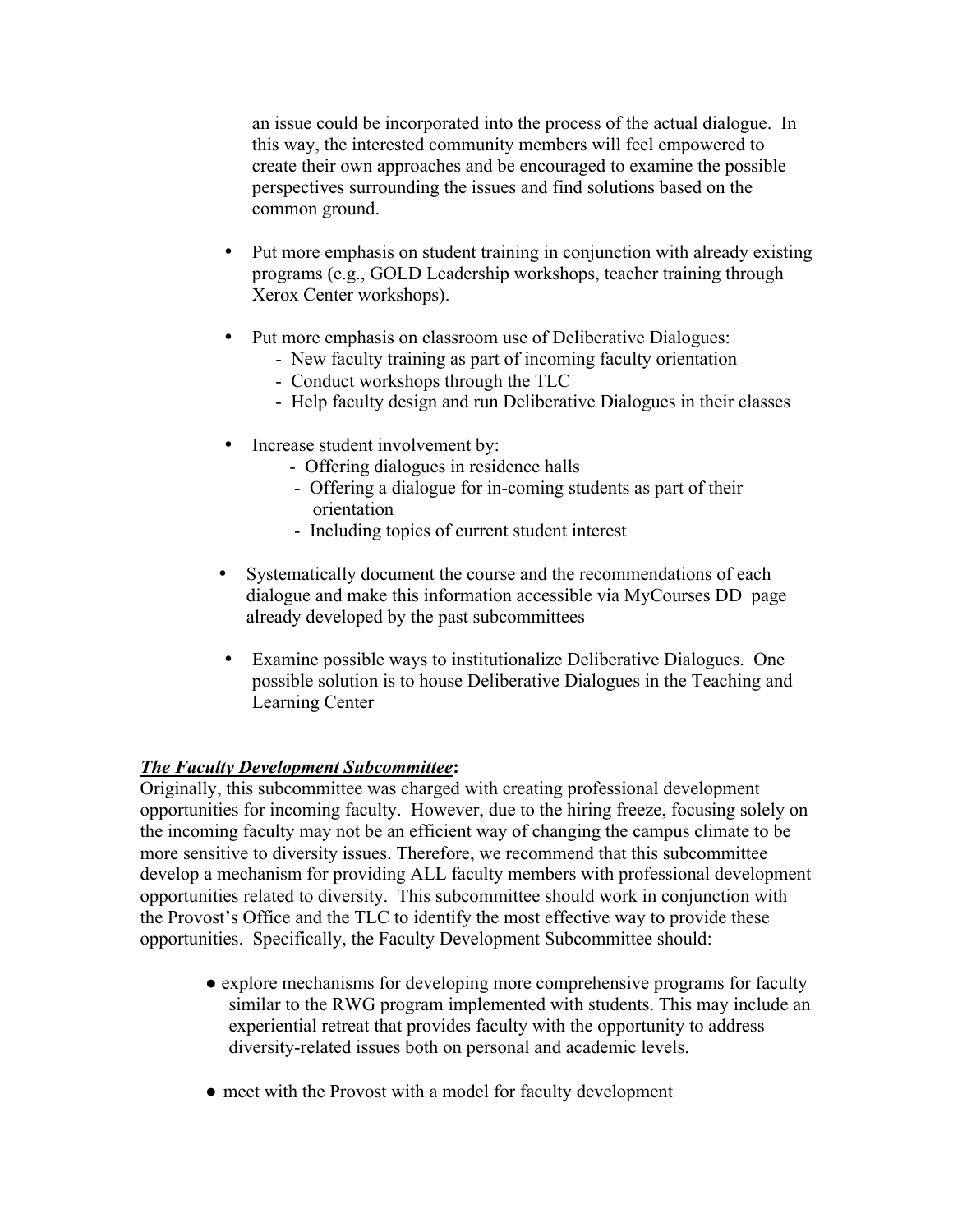- make firm plans to initiate new faculty development as soon as the hiring freeze is lifted
- coordinate plans to offer the training to returning faculty via the Teaching and Learning Center

### **Overall Summary and Conclusions**

Overall, the Commission has taken significant steps toward addressing important community issues and involving members of the larger college community in the process. Moreover, the Commission has played a major role in facilitating and fostering community through Deliberative Dialogues, in spite of the difficulties the DD Subcommittee faced during the past school year. As the Commission continues to make its transition toward outreach, the subcommittees will need to continue to involve the larger community as they try to implement the various programs and initiatives proposed in this report.

We would like to take this opportunity to thank the members of the Commission for their hard work and dedication. This past year, the Commission had the greatest number of members since its inception, reflecting the commitment of the SUNY Geneseo students, faculty, and staff toward issues of diversity and community. The amount of work accomplished and the quality of the programs and proposals developed by the subcommittees are remarkable. It is both a pleasure and a privilege to work with a group of individuals who are so committed to making a positive difference in our community.

We would also like to thank the students, faculty, staff, and administration outside of the Commission who contributed their ideas, concerns, and resources throughout the year. Many of the programs and proposals presented in this report are a direct result of the collaborations that emerged between Commission members and non-Commission members. Their continued support plays an invaluable role in the Commission's functioning.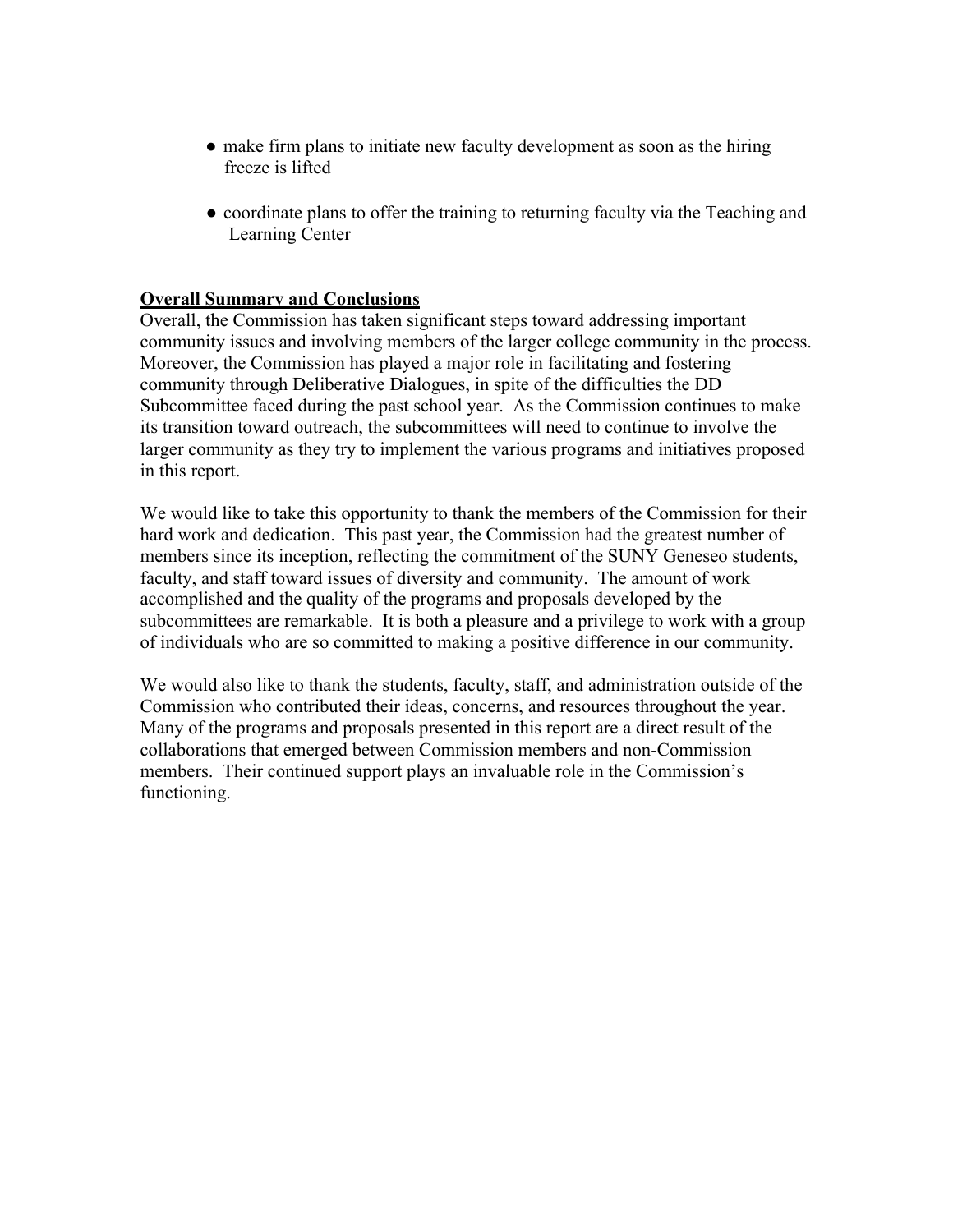# **Appendices**

- I. Student and Campus Engagement
- II. Diversity Plan
- III. Assessment
- IV. Deliberative Dialogues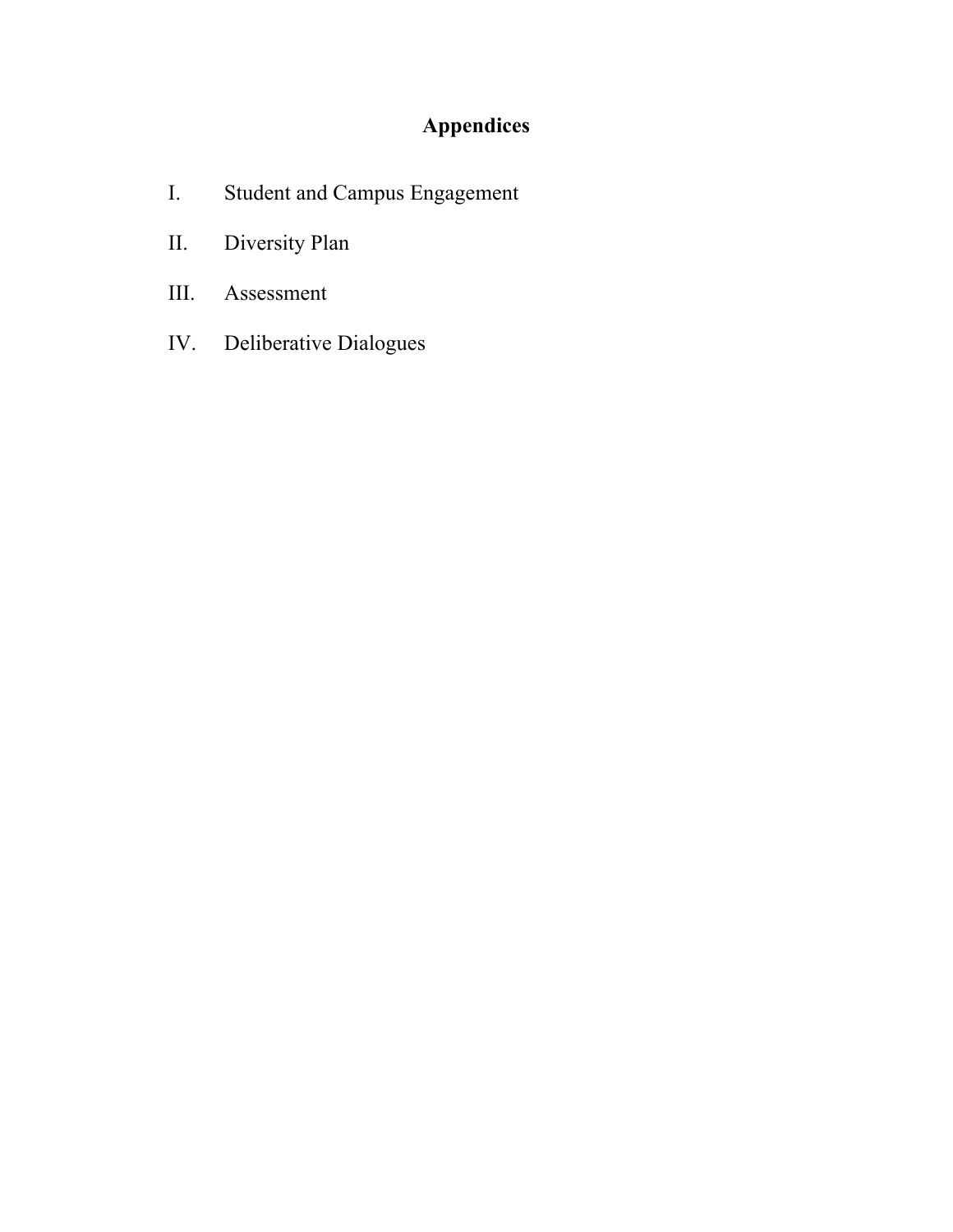### The Student and Campus Engagement Subcommittee Annual Report 2009-2010

#### **Committee Members:**

 Adele Costa, Student Malissa Rivera, Student Garry Morgan, Area Coordinator, Residence Life Isaiah Tolbert, Resident Director, Residence Life Patricia Gonzalez, AOP Prof. Annmarie Urso, School of Education Prof. Robert Owens, Dept. of Communicative Disorders Susan Preston Norman, Xerox Center for Multicultural Teacher Education Fatima Rodriguez Johnson, Office of Multicultural Programs & Services

### **RWG Assessment Researchers**:

Monica Schneider Julie Rao Diantha Watts Annmarie Urso Elaine Cleaton

### **Real World Geneseo**

During Fall semester, forty students (primarily sophomores and juniors) were accepted as participants for Real World Geneseo, a three phase project (experiential retreat, connecting courses and service learning). A total of twenty-six students participated in the experiential retreat on Thursday, January 14th-Sunday, January 17. Fifty-five percent of the students were female and 45% were male with 45% identifying as students of color and 55% identifying as Caucasian. The students were primarily middle class with 25% of the participants being born outside of the United States (Peru, Ghana, Japan, Trinidad, Korea, and India). In addition, 15% of the student identified themselves as Gay, Lesbian, or Bisexual.

We were very excited to have Prof. Robert Owens, Fatima Rodriguez Johnson, Katie Rogers and Susan Norman as full participants in the retreat with Beck Glass, Garry Morgan, and Isaiah Tolbert as visiting observers throughout the experience. Some cohorts of students will began their connecting courses on Tuesday, January 19th and all participants were involved in a weekly learning community where they continued their self-introspection, utilize readings and course work to create related service learning projects and working with diverse students.

There were approximately seventy-six dedicated contact hours of interactive workshops on racism, sexism, religious bias, classism and ableism were offered to the 26 participants and 4 Geneseo staff/faculty at the RWG retreat. Student video diaries, surveys, and post conference interviews have been assessed by three faculty research teams with IRB approvals to measure RWG impact on improving cultural competency.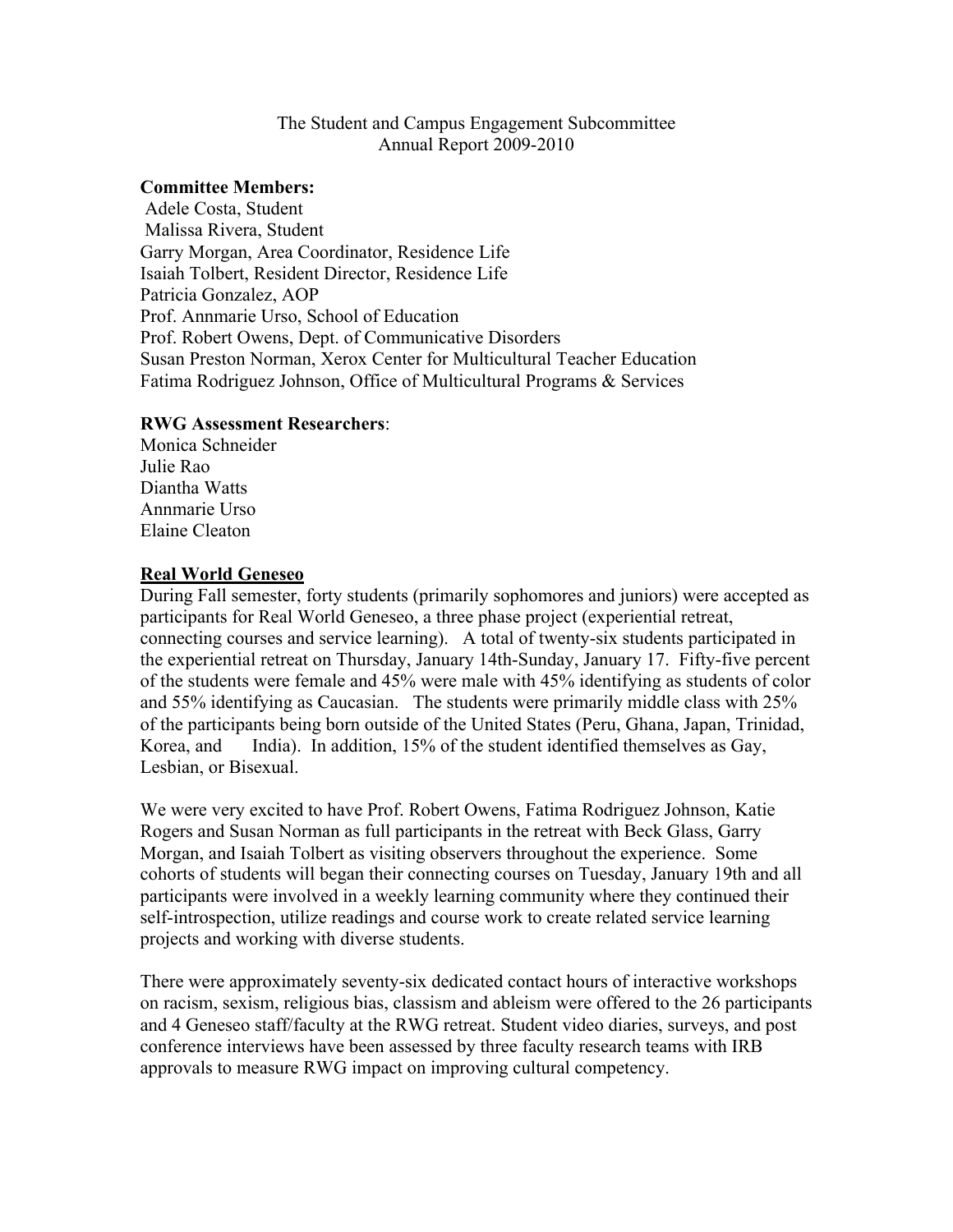Through participating in the 1 credit reflective lab, diversity focused connecting course, and 8 weeks of classroom discussion it was revealed that (1) students report being transformed/enlightened by their RWG retreat experience (2) reflective lab has allowed students to stay close to their cohort and experience emotional support from their peers (3) students report speaking up/out in connecting courses and being praised for sharing diverse attitudes and insights with non-RWG peers. Service learning proposals will be implemented during the summer and fall of 2010.

This pilot would not have been possible without the support of the President's Commission on Diversity and Community, the Bringing Theory to Practice Committee, and SUNY's Office of Equity and Diversity. The Student and Campus Engagement Subcommittee is planning for RWG II with a second \$10,000 grant from the State University of New York's Office of Equity and Diversity.

### **Real World Geneseo II**

**Phase I** In July 2010, announcements of the program will be sent to all sophomore students linking to available on line applications with instructions for submission prior to September 15, 2010. Through this application process a diverse pool of sophomore students will be recruited to participate in a fall weekend retreat, October 9-12, 2010. During the retreat, a high level of trust will be established among participants and instructors to allow for personal growth and understanding. All participants are encouraged to develop a shared standard of behavior and expectations that are observed to insure a safe, productive small learning community. For the retreat, students will be transported to Camp Stella Maris located along scenic Conesus Lake. This facility will offer meeting space for the large and small discussion groups as well as appropriate living quarters. Modules include: Building Community and Cultural Sharing; Identity, Worldview, Race, Power and Priviledge; Cycle of Socialization, Racial Idntity Theory; Gender Bias, and Homophobia; Anti-Semitism and Xenophobia; Classism, Understanding Process, Cycle of Liberation; Becoming an Ally; Diversity and Inclusion; and Strategic planning. During the day, students will produce videodiaries, reflecting on the process and how they are feeling about the topics. Students will also keep journals of their experiences at the retreat. This retreat will be led by professional facilitators and overseen by onsite faculty and staff to ensure a safe and meaningful experience.

**Phase II** of the project begins with bi-weekly focus group meetings in the residence halls in preparation for coursework that the students will take together in the Spring 2010. Students follow up on their experiences post retreat and support each other efforts to integrate discussions of sensitive issues in their coursework and personal lives. The biweekly sessions will be guided by trained peer facilitators. In addition to nurturing and supporting the cultural development of students through self-reflective activities.

#### **Phase III (Academic Excellence- infusing diversity creating academic excellence in all the courses a student takes)-**

A new three-credit Spring semester course, INTD 288, is being designed specifically for this group of students. The course will further explore issues that were the focus of the retreat. These issues include but are not limited to: social and cultural diversity; societal manifestations of oppression; examination of dominant ideologies; dynamics of power relationships and poverty; social exchange and equity; social justice in America;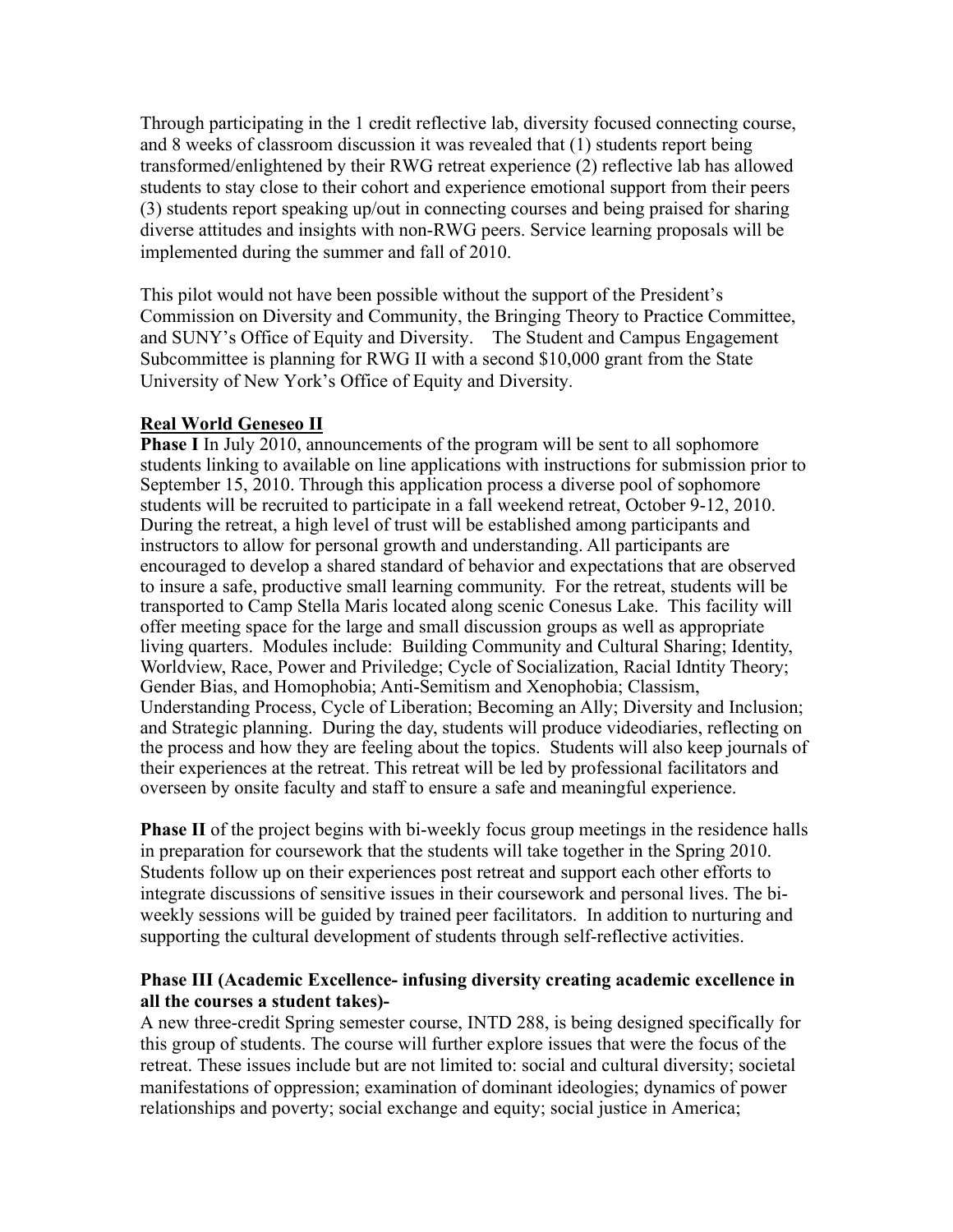interrelated issues of race, class, work, public power, family and sexuality; and social institutions and social systems. The students will be expected to participate in a service learning activity as part of the INTD 288 course, which helps students explore how diversity issues manifest within and outside the academic setting.

# **PATH Awards**

It has been suggested that the Student and Campus Subcommittee oversee the PATH awards as a part of its role within the commission. The PATH awards were created in academic year 1998-1999 to support Geneseo's commitment to: "Recruiting, supporting, and fostering the development of a diverse community of outstanding students, faculty and staff; respecting the unique contributions of each individual to the campus community; and developing socially responsible citizens with skills and values important to the pursuit of an enriched life and success in the world."

The SACES met with Joe Van Remmen who has served on the PATH committee in previous years. In consultation with Joe Van Remmen, the following process will be utilized next year as the SACES committee takes over this additional assignment.

- 1. A request for nominations will be sent out to all staff and all students
- 2. A working committee will be formed to review at nominations
- 3. The SACES will develop criteria for judging the nominations
- 4. There will be an acknowledgement of receipt for nominations.
- 5. The working committee will determine awardees.
- 6. The awards will be ordered and will be presented at the annual leadership awards ceremony.
- 7. The awardees will also be highlighted with a photo and description on the commission's website.

# **Recommendations:**

- 1. The structure of the committee could benefit from having an additional working group dedicated to addressing boarder student and campus engagement initiatives.
- 2. In an effort to sustain RWG, a strategy plan should be developed as to where the project should be housed with staff support and resources.
- 3. To incorporate the PATH Awards into the Student and Campus Engagement committee responsibilities.

The SACES has enjoyed a productive year and looks forward to the 2010-2011 academic year.

Respectfully submitted by,

Susan Preston Norman, Co-chair Fatima Rodriguez Johnson, Co-chair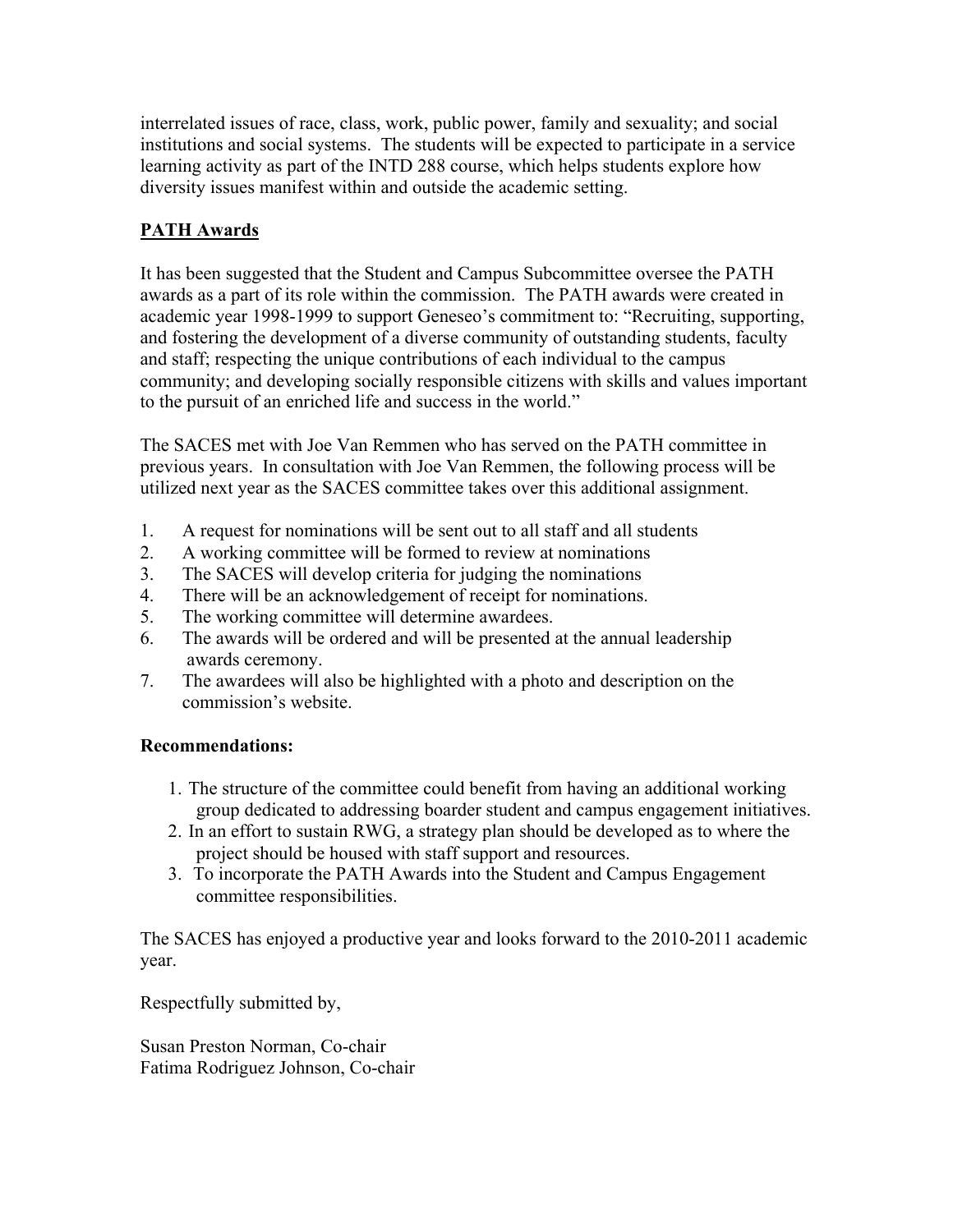# **Report of the Diversity Plan Subcommittee President's Commission on Diversity and Community Spring, 2010**

#### **Members**

Khadija Campbell, Student (fall) Alex Carlo, Student Health and Counseling David Gordon, Office of the Provost (Chair) Calvin Gantt, AOP (fall) Ashley Guarino, Student Scott Hemer, Athletics and Recreation Harry Howe, School of Business Gloria Lopez, Human Resources Jeannette Molina, ESOL & Dual Degree Programs (fall) Farooq Sheikh, School of Business Kathy Trainor, Student and Campus Life

#### **Activity**

 **In 2008-2009, the Diversity Plan Committee developed an introduction to the diversity plan and five diversity goals. The 2009-2010 committee revised both the introduction and the goals, which now are stated as follows:**

1) Recruit, support, and retain a diverse student body .

2) Recruit, support, and retain a diverse faculty, staff, and administration .

3) Make international learning, experiences, and perspectives, important components of a Geneseo education .

4) Create and maintain an inclusive campus community where all members flourish and feel valued .

5) Increase student knowledge and appreciation of diverse populations and cultures .

The committee also developed objectives for each of the five goals and some suggested action steps for each objective. Finally, the committee proposed a process for implementing the plan. These components of the plan were all developed on a wiki and can be found on the Diversity Plan wiki site (https://wiki.geneseo.edu:8443/x/R4pLAw).

In May, 2010, the Diversity Plan was discussed and approved by the full Diversity Commission. In fall, 2010, the Diversity Plan will be presented to the Strategic Planning Group for approval and to discuss implementation.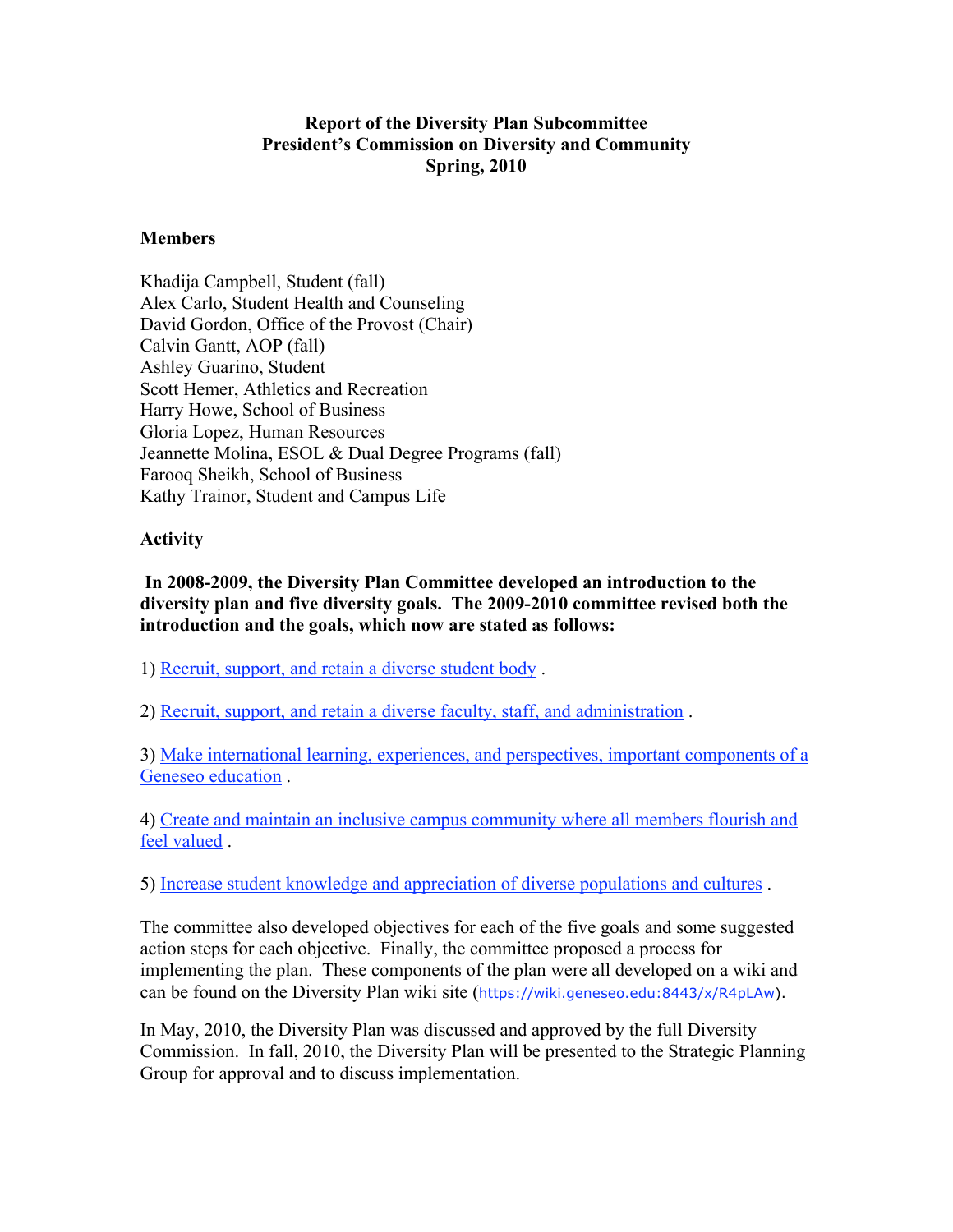#### **Recommendations for 2010-2011**

The major work of the Diversity Plan committee has been completed, but it may be helpful to have the committee coordinate campus discussion of the plan in fall, 2010 and consult with the Assessment committee as it begins working on an assessment plan.

*Submitted by David Gordon*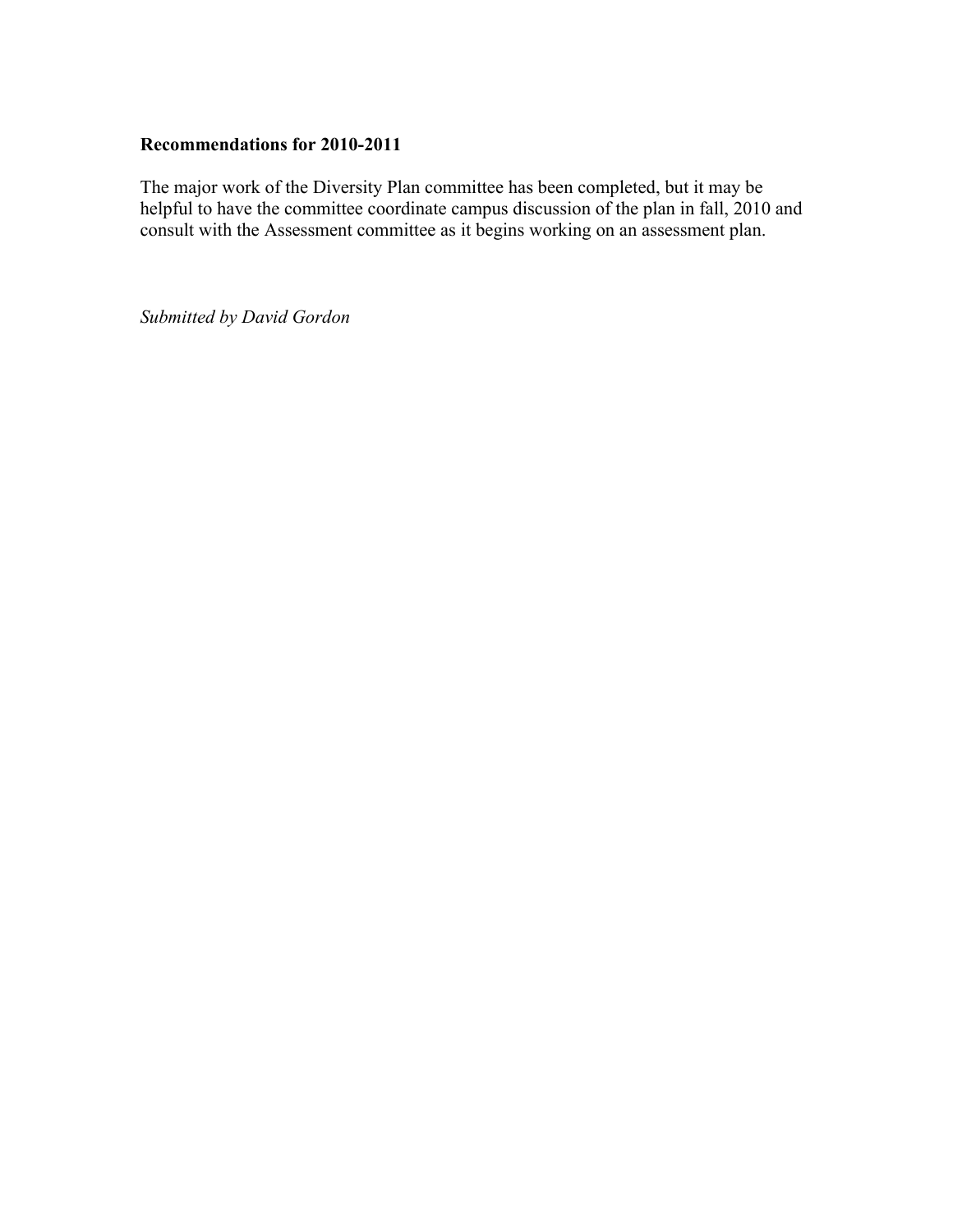## **Report of the Assessment Committee President's Commission on Diversity & Community Spring 2010**

#### **Committee members:**

Alexandra Carlo, Staff Psychologist, Health & Counseling Celia Easton, Dean of Residence Life Harry Howe, Professor of Accounting Gloria Lopez, Director of Affirmative Action Polly Radosh, Dean of the College Julie Rao, Director of Institutional Research

#### **Committee Activities:**

The Committee updated the diversity indicators developed previously with demographic and Student Opinion Survey information. The updated diversity indicators are attached. They show an increase in the proportion of students of color. This past fall, 20% of the entering class were students of color. Unfortunately, the percentage of faculty and staff of color has reduced slightly from 2008. Although our graduation rate for students of color continues to decline, the fall to fall retention rate for students of color increased from previous years. In fact, students of color returned to Geneseo at a higher rate than white students in 2010. Next fall, the results from the National Survey of Student Engagement will be added from the spring 2010 administration.

We attempted to address one of the questions from last year, in terms of the declining graduation rate for students of color. Cohort data were sent the National Student Clearinghouse (NSC) to see if students who left actually transferred to another school. The data do show that many students of color, in particular Latinos, do transfer. The Director of Institutional Research shared the identity stripped cohort information with Professors Edward Drachman and Monica Schneider who organized a research team of students to investigate personal and high school factors contributing to graduation. The results of their research were presented at GREAT Day and will be shared with the Commission and other interested committees in the fall.

Next year, the work of the committee will focus on developing measurable outcomes of the newly developed Diversity Plan. As a first step, a question was added to the Senior Survey about the number of M/, Multicultural courses, graduating students had taken beyond the M core requirement. An entering student survey was created to obtain demographic information on students which may serve as a baseline and source of data for the Diversity Plan assessment.

#### **Major Issues/Challenges:**

Many regular committee members were involved in the creation of the Diversity Plan and were not able to be a part of the Assessment Subcommittee. With the development of the Diversity Plan, the work of the Assessment Subcommittee will turn to producing the outcomes for the Diversity Plan. We hope that this task will draw members back to the committee.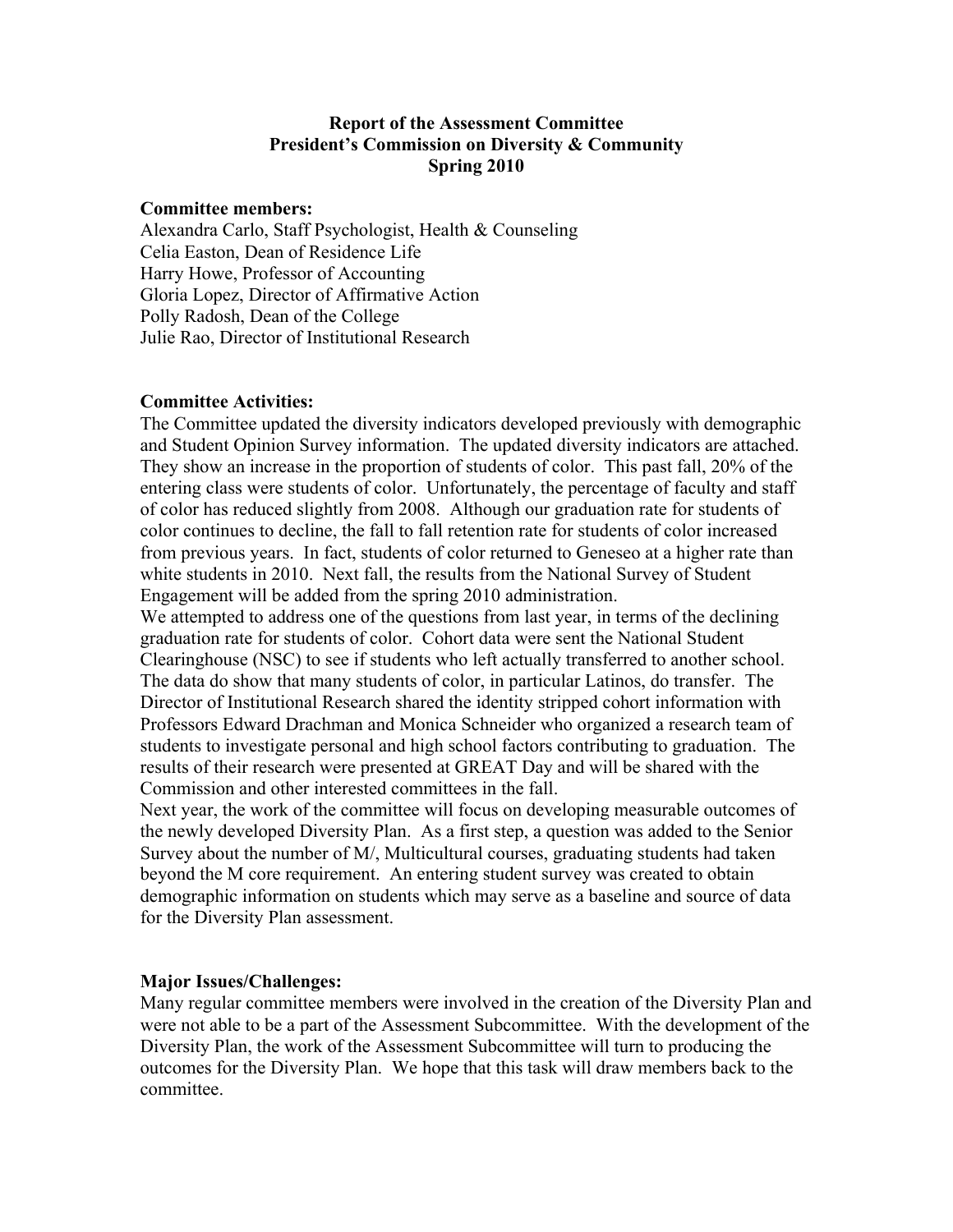The Director of Institutional Research took over as chair of the subcommittee so the former chair could lead the team to the Diversity Plan team. The Director of Institutional Research is a vital member of the Assessment subcommittee as she controls much of the data and information the subcommittee uses. She did find it challenging to adequately support the subcommittee with data and information and organize and lead the meetings.

## **Recommendations:**

Consider having someone besides the Director of Institutional Research chair the subcommittee. A co-chair ship may be able to be a workable solution if no one feels comfortable becoming chair.

Continue to share data with Drs. Drachman and Schneider to support their research project

Encourage those who developed the Diversity Plan to join the Assessment subcommittee to aid in developing the measurable outcomes for the Diversity Plan

*Submitted by Julie Rao*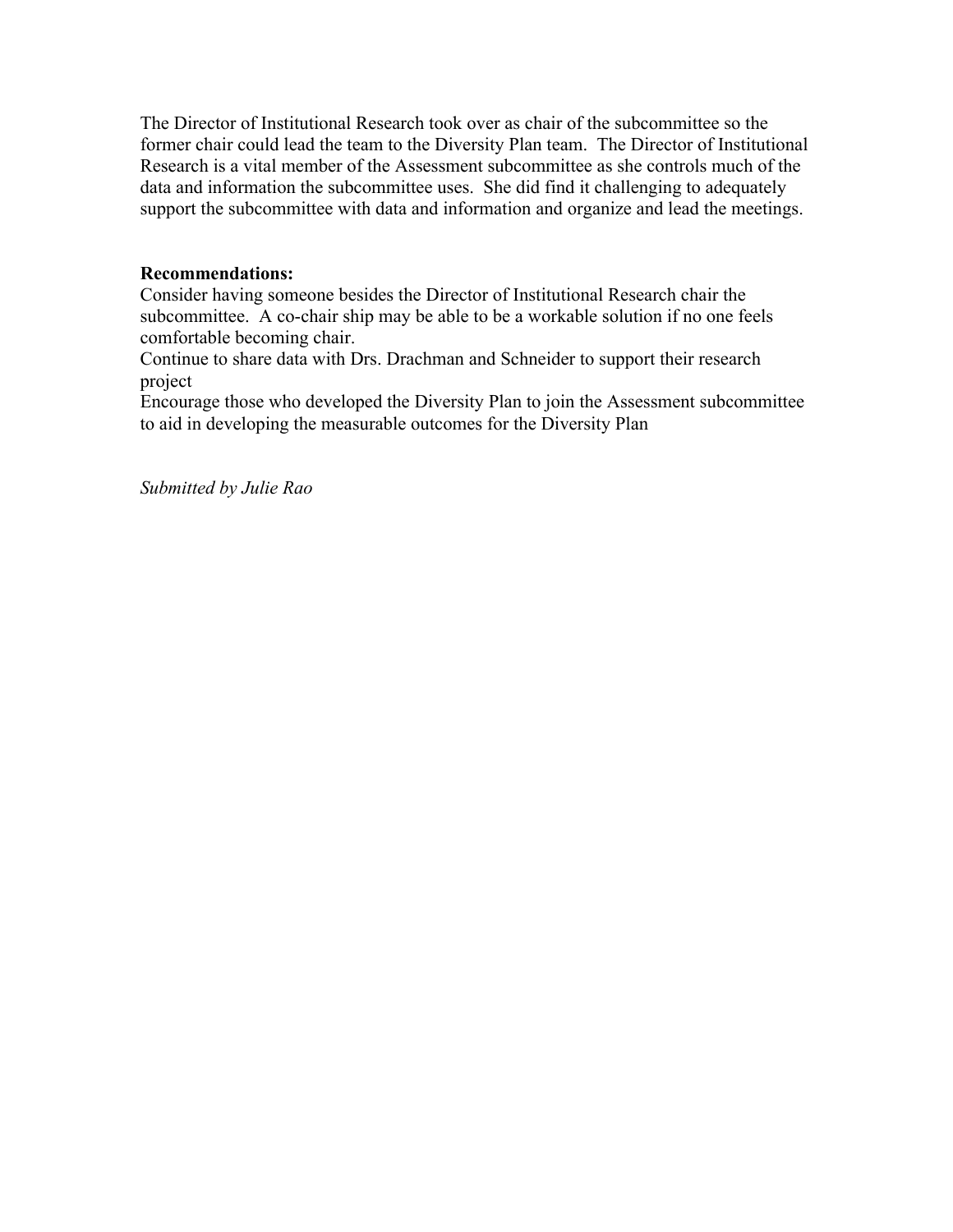### **Deliberative Dialogue Subcommittee**

#### **2009-2010 Annual Report**

Committee Members:

Meredith Harrigan Kimberly Harvey Doug Mackenzie David Parfitt Margueriete Wirth Wendi Kinney Robert Owens

2009-2010 Accomplishments:

The Deliberative Dialogue Committee met three times and completed the following projects during the 2009-2010 academic year:

- Fall Deliberative Dialogue on 6 Big Ideas for 27 participants
- GOLD program facilitator training for 9 students
- Xerox Center facilitator training and classroom model for 18 students
- Preparation of a powerpoint for classroom model training (Attachment)
- Discussion with Sexual Assault Teach-in organizers to run a companion dialogue

Other programs, such as faculty training and a spring dialogue, had too few attendees to be significant.

Deliberative Dialogue Proposals

On Thursday, April 29, nine faculty and staff representing both Deliberative Dialogue Facilitators and Committee members met to discuss the future of Deliberative Dialogues. Five individuals who could not attend participated via email. The recommendations from this meeting were reviewed by all Deliberative Dialogue Facilitators and Committee members and are given below.

When a novelty on campus, Deliberative Dialogues were attended by 80-120 participants at semiannual gatherings. While these numbers were impressive, they were the result of personal invitations from President Dahl to targeted individuals to attend both the dialogue and an accompanying dinner. Budget constraints have limited the ability to continue to fund dialogues to this extent. Attendance this year was much less with the most successful dialogue being attended by only 27 individuals.

Clearly, the direction of dialogues needs to change. The Deliberative Dialogue Committee and facilitators suggest the following: